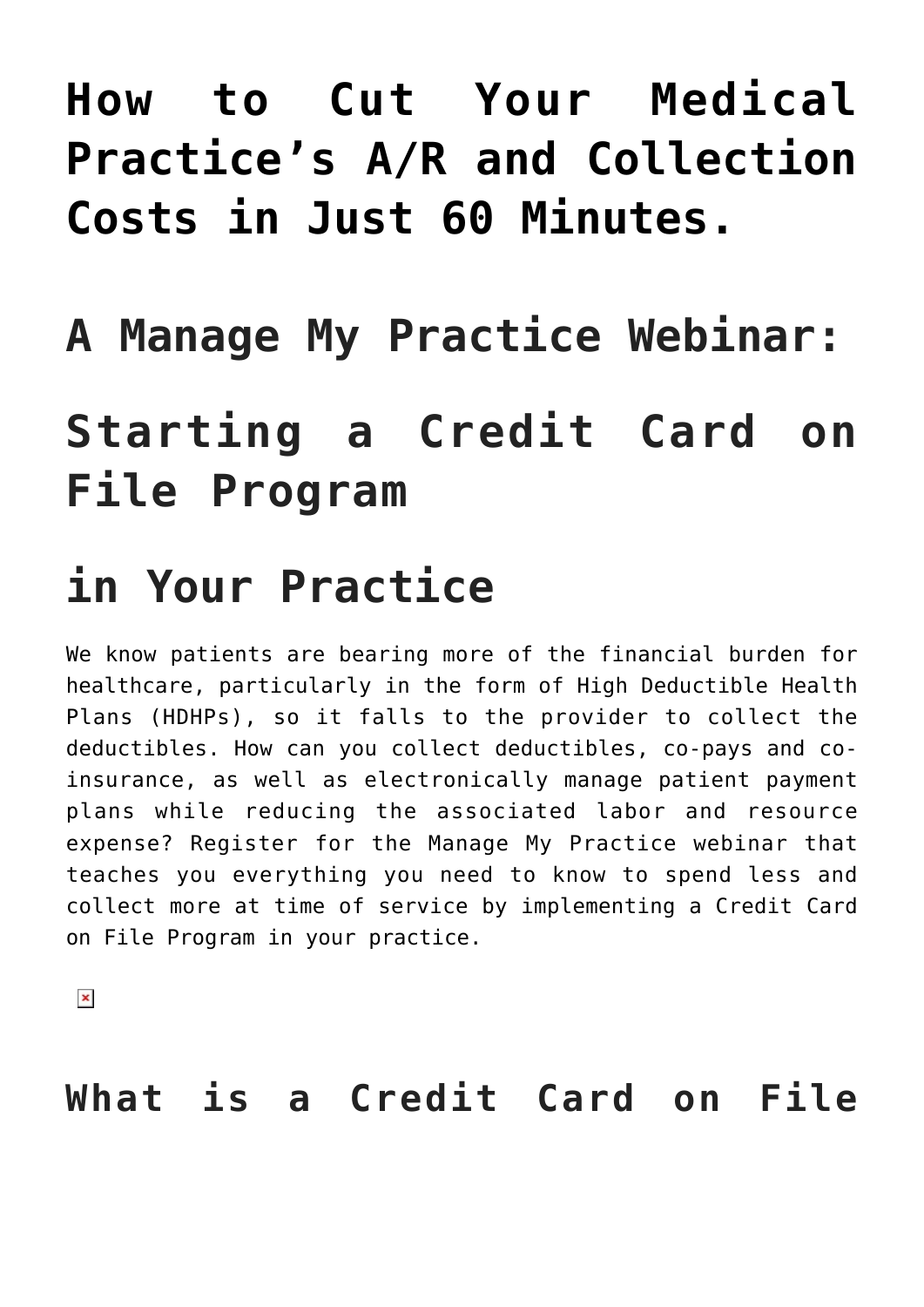#### **Program?**

A Credit Card on File (CCOF) Program facilitates the collection of a credit or debit card from each patient and requires this card to be used for co-pays, co-insurance and deductibles. You have the option of collecting an estimate of what is due at time of service, and/or charging the credit card when the payer pays the claim.

### **What are the benefits of a Credit Card on File Program?**

- Reduced days in accounts receivable.
- Improved cash flow.
- Elimination of statements.
- Electronic management of payment plans.
- Elimination of bounced checks.
- Elimination of the manual refund process and refund check expense.
- Reduced labor in daily reconciliation process.
- Elimination of cash drawers and change issues.
- Reduction or elimination of deposits.
- Facilitate faster check-in and check-out.
- Elimination of paper receipts.
- Elimination of collections expense.

#### **This one-hour webcourse with accompanying materials is an incredible value at \$59.95**

### **What will I learn if I take this webinar?**

1. Understand how a credit card on file program differs from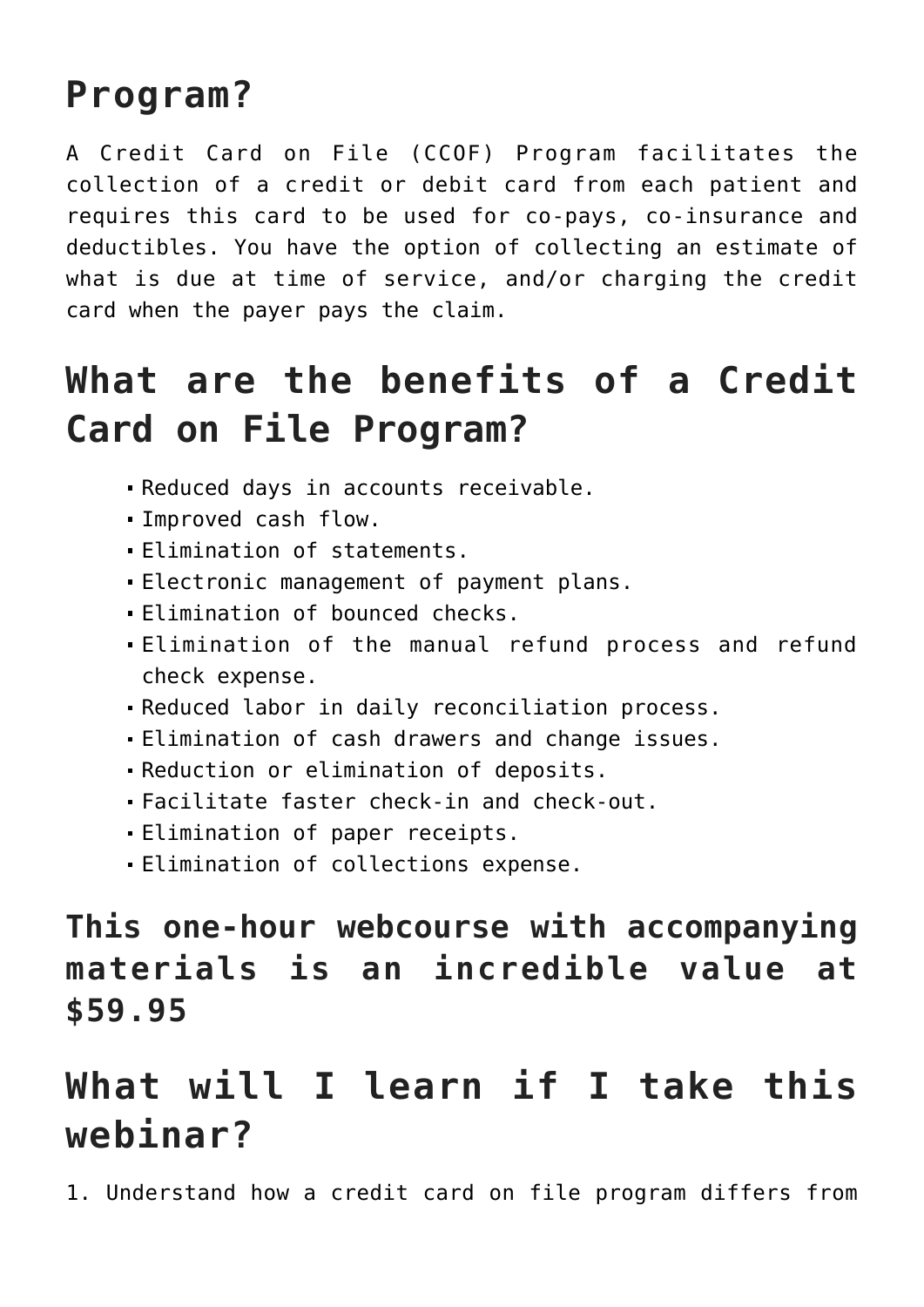traditional payment options offered by practices.

2. Learn the terminology and protocols of credit card processing – it's not as mysterious as it seems!

3. Compare credit card processing fees and choose a vendor based on an informed analysis.

4. Utilize handouts to train staff and educate patients on the credit card on file program.

5. Successfully implement a credit card on file program.

#### **What does the program include?**

Purchase of this program for only \$59.95 includes the live webinar, slide handouts, and a complete Action Pack of forms and templates in Word, including:

1. Worksheet for Credit Card on File Program Return on Investment (ROI)

2. Staff Script & Role Playing Suggestions for Staff Training

3. Sample Security Policy to Comply With PCI Guidelines

4. Credit Card on File Program Timeline Worksheet

5. Credit Card Program Comparison Worksheet

6. Patient Handout #1: Information About Our Credit Card on File Program & Discontinuation of Statements

7. Patient Handout #2: What is a Deductible and How Does It Affect Me?

8. Sample Patient Agreement for the Credit Card on File Program

*The Webinar will be offered live at three different sessions for your convenience.*

**February 5, 2013 at 10:00 a.m. Eastern/ 9:00 a.m. Central/**

**8:00 a.m. Mountain/ 7:00 a.m. Pacific – [Click here to](https://student.gototraining.com/r/804775789149425152) [register!](https://student.gototraining.com/r/804775789149425152)**

- **February 6, 2013 at 1:00 p.m. Eastern/ 12N Central/ 11:00**
	- **a.m. Mountain/ 10:00 a.m. Pacific [Click here to](https://student.gototraining.com/r/8101856230744078592)**